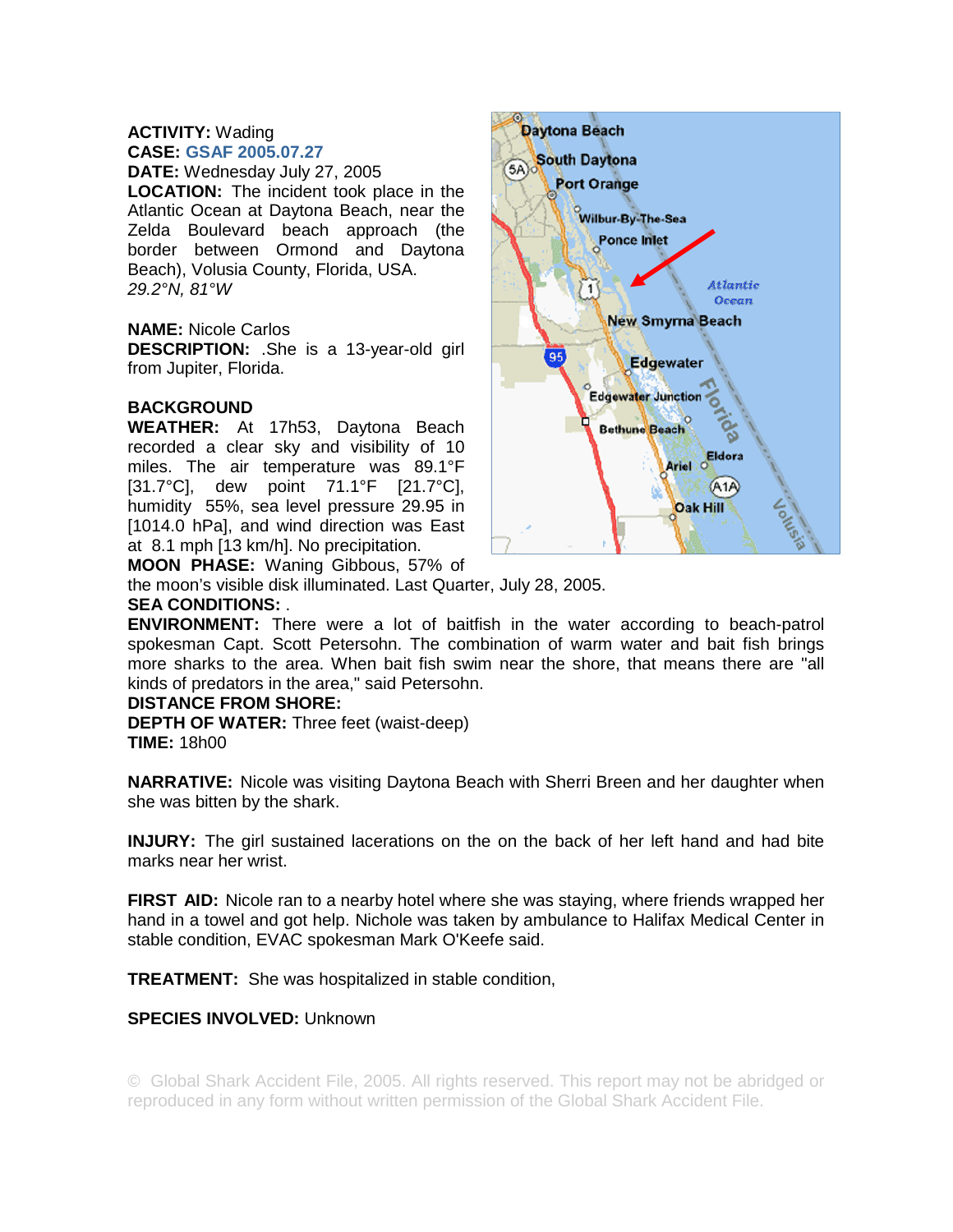**SOURCES:** scubaradio.com; Mark S. Luckie, Daytona Beach News Journal, 7/28/2005; http://www.newsjournalonline.com/NewsJournalOnline/News/Beaches/03BeachEAST02072805.htm

**CASE INVESTIGATORS:** Debbie Salamone and Scott Petersohn, Global Shark Accident File.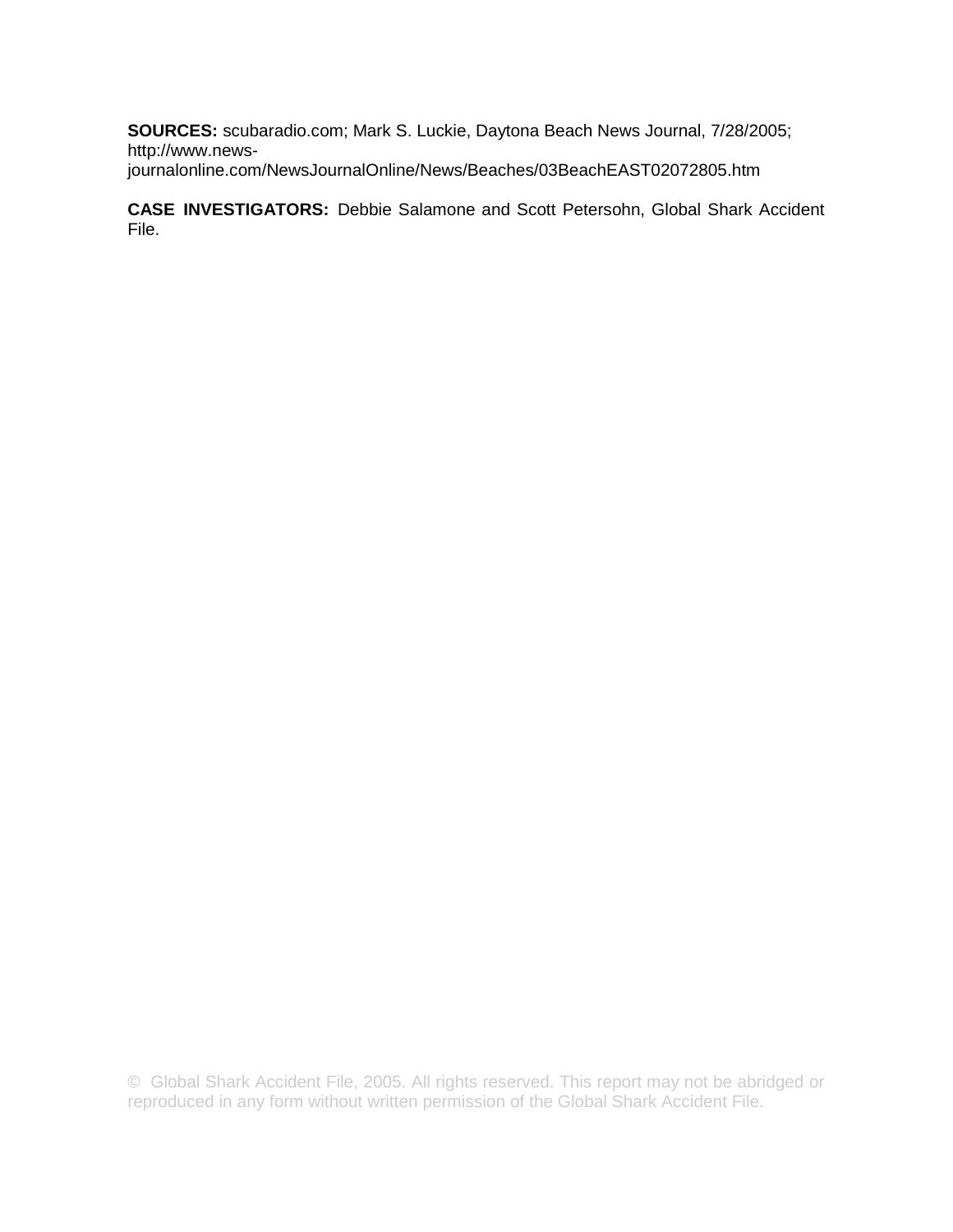### *Thursday, July 28, 2005*

### **Girl´s hand bloodied from shark bite**  *By MARK S. LUCKIE, Daytona Beach News-Journal Staff Writer*

DAYTONA BEACH — Sparkling blue waves calmly lapped at the shore late Wednesday afternoon, but after a 13-year-old was bitten by a shark near the Zelda Boulevard beach approach, many people nervously made their way out of the water.

Nichole Carlos of Jupiter was visiting Daytona Beach with Sherri Breen and her daughter when she was bitten by an unknown type of shark about 6 p.m.

Nichole suffered a cut on the back of her hand and had bite marks near her wrist, emergency officials said. She lost some blood when she ran to a nearby hotel where she was staying to get help, Beach Patrol spokesman Scott Petersohn said.

Friends wrapped her hand in a towel and took her back to the beach to find a lifeguard.

*Sherri Breen comforts Nichole Carlos as she is treated for a shark bite in Daytona Beach Wednesday.* 

Calls to the girl´s hotel room were not returned and a knock at the door was not answered Wednesday night.

Nichole was taken by ambulance to Halifax Medical Center in stable condition, EVAC spokesman Mark O´Keefe said.

Wednesday´s incident was the third confirmed shark bite in the area this summer. Petersohn encouraged beachgoers to go directly to a lifeguard if they are injured. Most shark bites are not life threatening and should be treated by medical personnel, he said. Nichole was only in about 3 feet of water when she was bitten, the same depth most swimmers wade in, Petersohn said.

The combination of warm water and bait fish brings more sharks to the area, Beach Patrol officials said. When bait fish swim near the shore, that means there are "all kinds of predators in the area," Petersohn said.

Lifeguards kept the beach open near where the attack occurred late Wednesday. Nobody saw the shark when it attacked and the water seemed to be free of the predators, Petersohn said.

"It´s like lightning. You never see it when it strikes," he said.